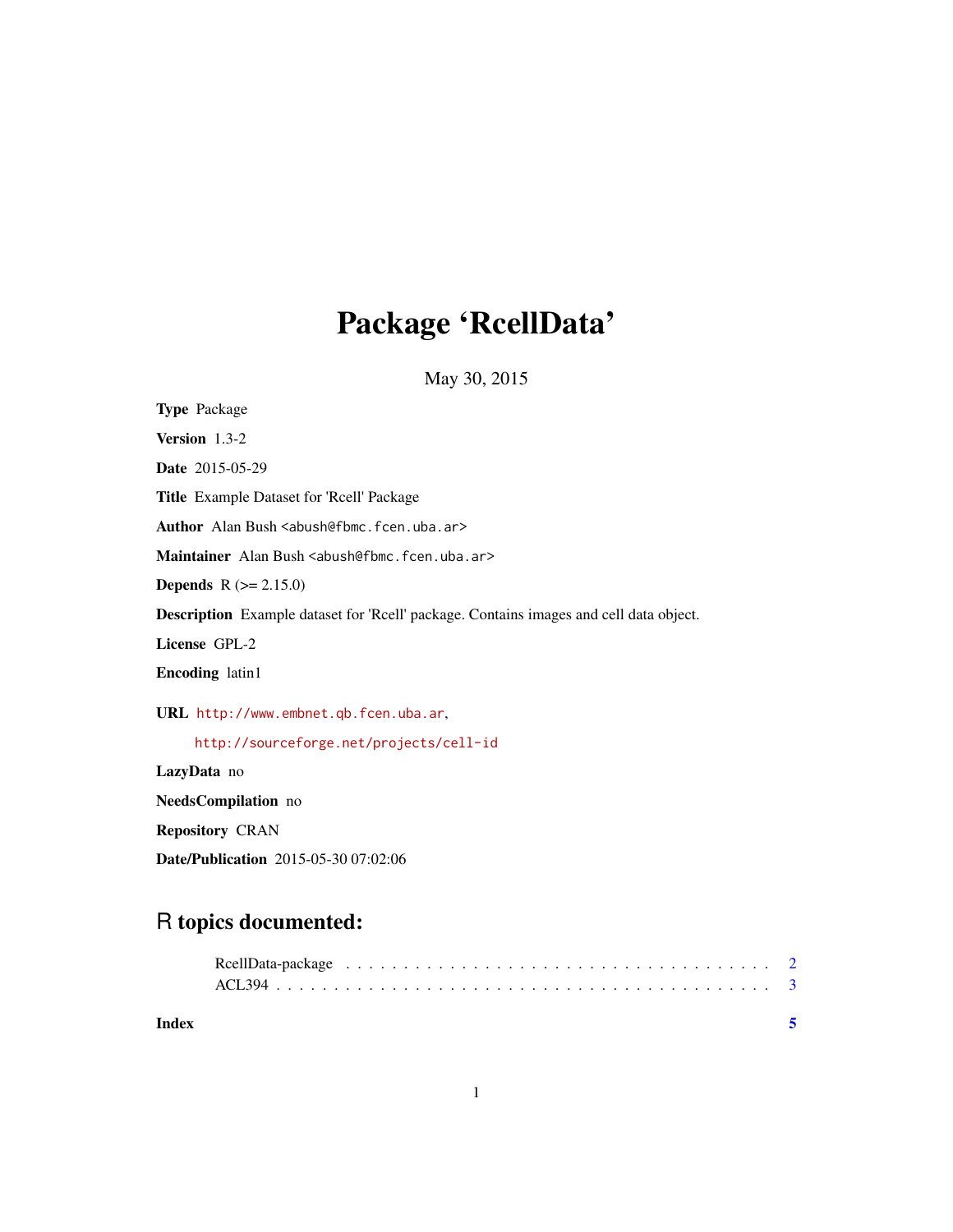<span id="page-1-0"></span>RcellData-package *Example Dataset for Package Rcell*

# Description

Example Cell-ID dataset for Rcell package. Includes images and loaded cell data object.

### Details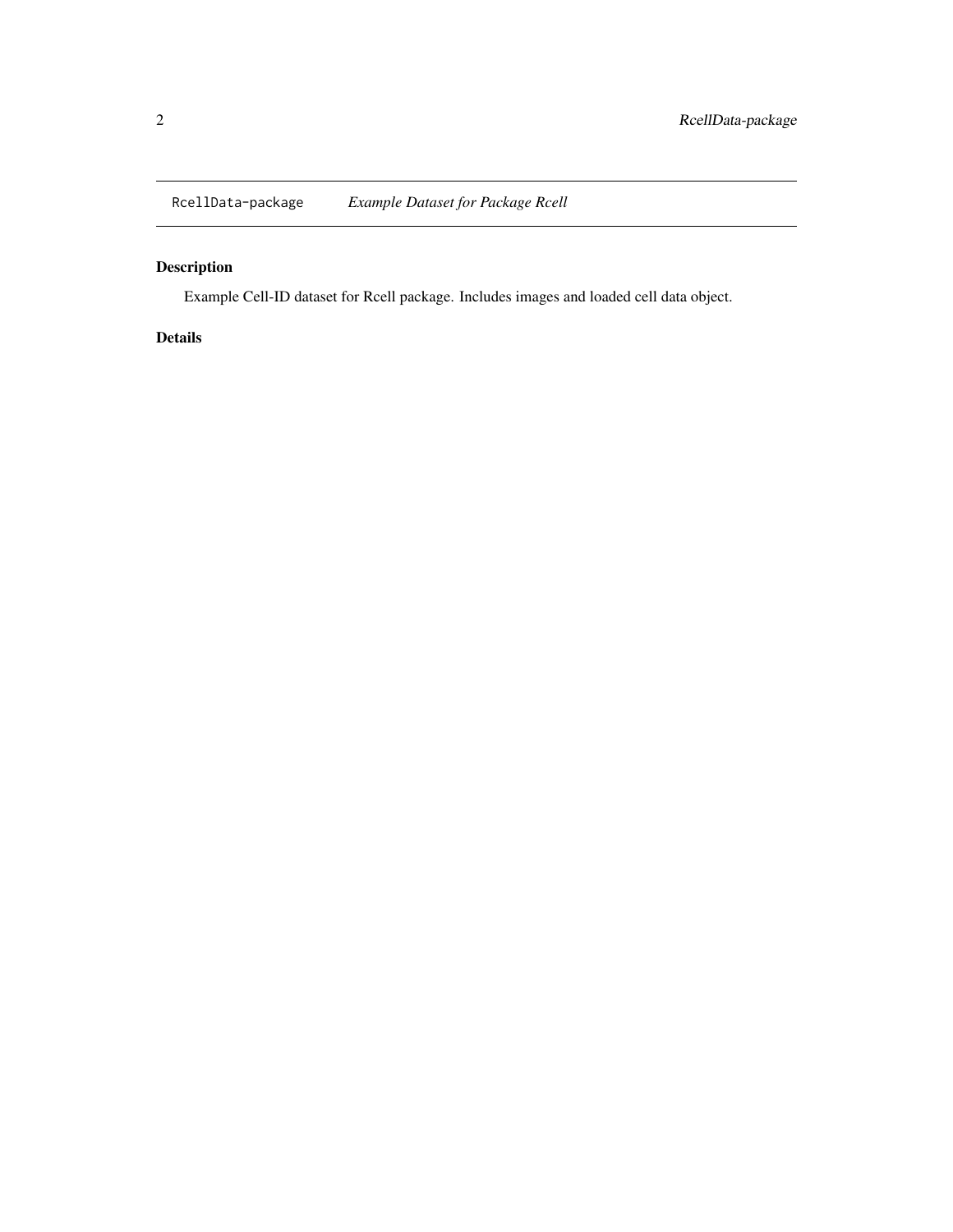| Package: | Rcell      |
|----------|------------|
| Type:    | Package    |
| Version: | $1.3 - 1$  |
| Date:    | 2015-05-28 |
| License: | $GPI - 2$  |
|          |            |

#### <span id="page-2-0"></span>Author(s)

Alan Bush Maintainer: Alan Bush <abush@fbmc.fcen.uba.ar>

#### References

<http://sourceforge.net/projects/cell-id>

#### See Also

Rcell

ACL394 *Time Dependent Dose Response of Yeast Cells to Mating Pheromone*

#### Description

This datasets was generated by Cell-ID, from an experiment done in 2004 by Alejandro Colman-Lerner and Andrew Gordon at the Molecular Science Institute (MSI). *Saccharomices cerevisiae* yeast cells of strain TCY3154 (MATa, bar1, prm1::Pprm1-YFP::HIS+, trp1::Pact1-CFP::TRP1) where stimulated with different doses of alpha-factor pheromone 10 minutes before the first time point. Images where adquired every 15 minutes for 3.5 hours. In the dataset there are 3 positions per treatment. The strain TCY3154 was derived from ACL394, a W303 derivative.

data(ACL394) loads the unfiltered dataset, while data(ACL394filtered) loads the dataset with filters applied.

pos1.cell.counter is a data.frame as returned by ImageJ's plugin Cell Counter.

pdata is a data.frame with the description of each position.

#### Usage

X

### Format

a cell.data object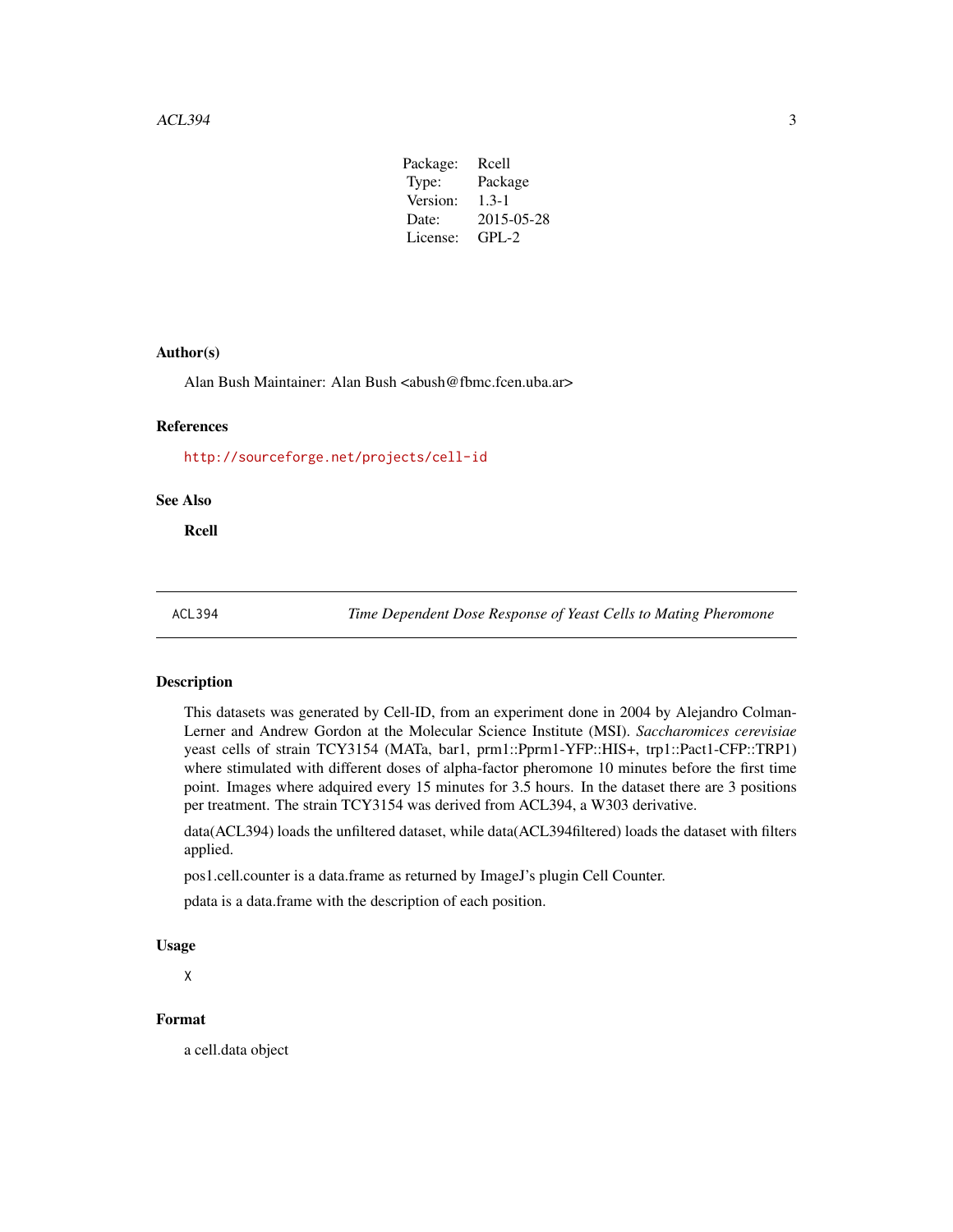## References

Colman-Lerner et al. (2005). "Regulated cell-to-cell variation in a cell-fate decision system." Nature 437(7059):699-706.